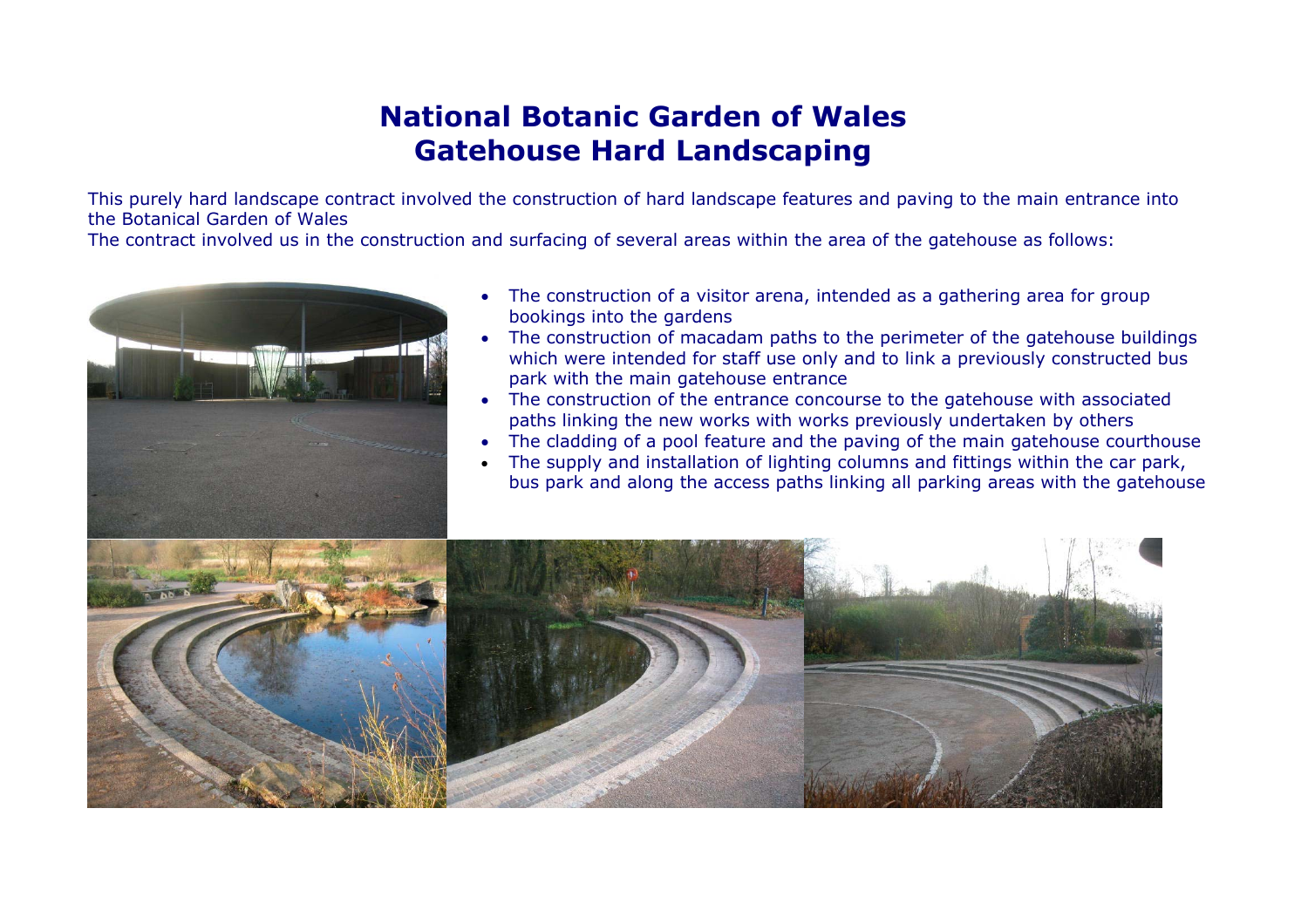#### *The Visitor Arena*

The visitor arena was constructed to a circular design and was situated on the edge of a lake and involved the construction of two sets of steps, the first set bringing visitors down from the main gatehouse level into the arena and the second set leading from the arena and into the lake. In addition to the steps a ramp was constructed into the arena to allow access for wheelchairs.

The steps were constructed to a radial detail using reinforced ready mixed concrete that was then clad as follows. The step risers were constructed using internal radius granite kerbs that were imported from China and which had been hand crafted to achieve the desired radii specified upon ordering. A total of nine steps, varying in length from 20 linear metres down to 8 linear metres, were constructed to nine differing radii which gave a total combined length of 150 linear metres.

The treads of the steps were paved using 80mm square brown porphyry setts that were imported from Italy which were laid in a linear pattern to follow the line of the risers. Approximately 12 tonne of setts were imported for these works.



The arena itself was edged using silver grey granite setts that were imported from Portugal and was surfaced using a red coloured self binding stone dust from a quarry located in Monmouthshire.



### *The Concourse*

The entrance concourse was an area to the front of the gatehouse between the car park and main entrance that was intended as an area for visitors to gather prior to entering the gardens.

The work involved the construction of a large circular gravel feature using silver grey granite setts as edgings which was then surfaced using the red stone dust that had been used to surface the visitor arena.

As part of these works, the tarmac paths that had been constructed by others during construction of the car park and bus park were extended and linked into the concourse. The extended paths and area bordering the central gravel feature were surfaced with close graded black macadam to a specification that would allow light vehicular use.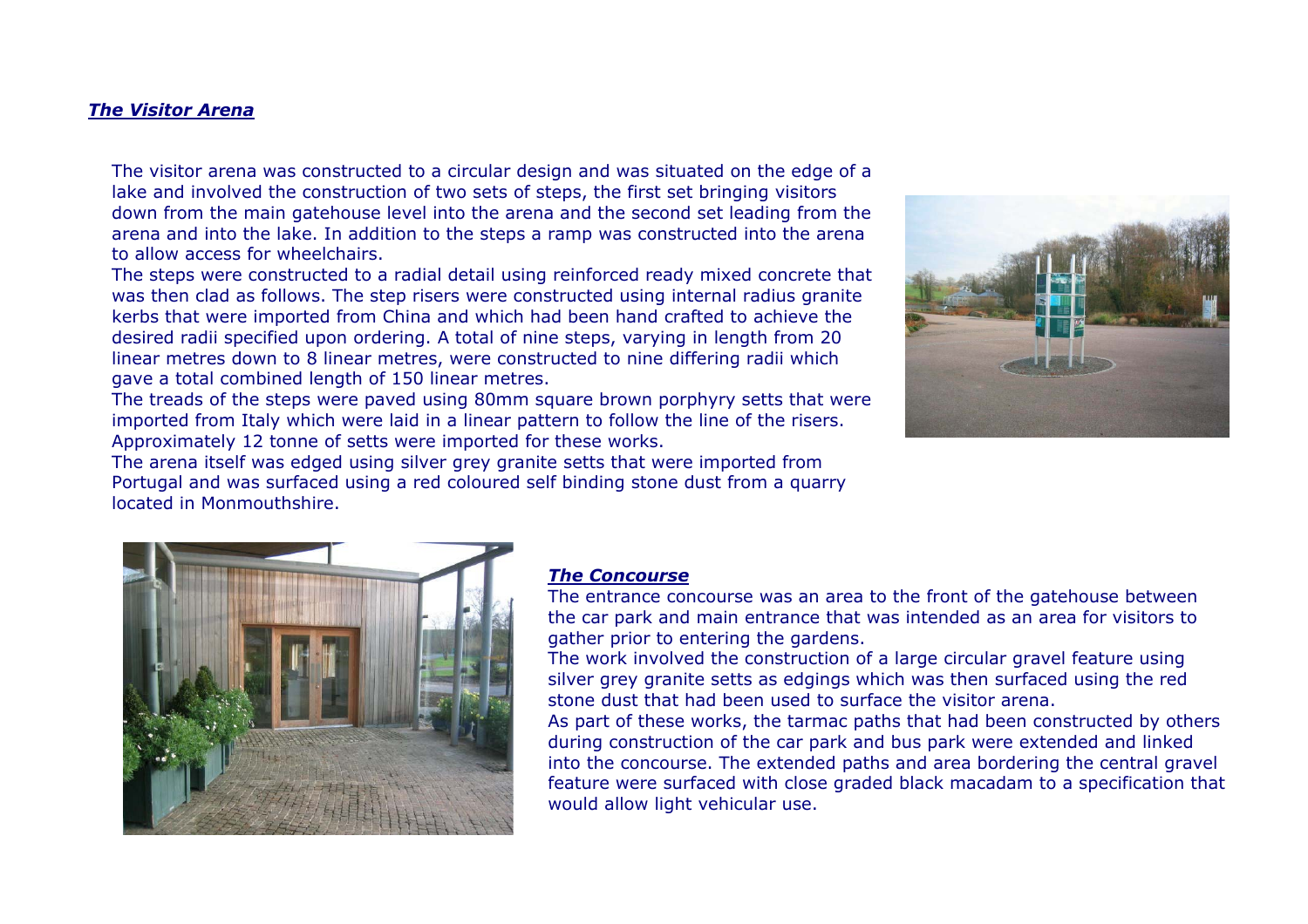## *Car Park Lighting.*

As an addition to the original contract we were instructed to install the lighting columns and fittings within the main car park and alongside the entrance paths.

The lighting products used included 8 metre and 4 metre galvanised and painted columns with light fittings imported from Italy and Germany.



The gatehouse area had been constructed by others who had a cast a large circular concrete slab with an insitu concrete pool in the centre. Upon commencing works on site it became apparent that the concrete slab was

not level and prior to undertaking the paving works the whole area was screeded with concrete to the desired levels and falls.

The surface was then paved using  $80$ mm<sup>2</sup> grey porphyry setts, again imported from Italy which were laid in a concentric circular pattern running form the walls of the pool to the outer perimeter of the gatehouse. The edge of the gatehouse was formed using 100mm2 grey porphyry setts. In order to achieve the desired finish we employed a specified paving company who were based in Scotland to undertake the laying of the paviours.

Upon completion of the paving to the floor we were instructed to clad the walls and floor of the pool with the same grey setts. A total of 55 tonnes of setts were imported for these works.

The top of the pool was clad using faceted porphyry slabs that were cut to the desired radii in Italy prior to being delivered to site.

## *The Broadwalk*

The final operation on site involved the completion of the 'Broadwalk' and the perimeter paths that ran behind the gatehouse buildings. The paths and 'Broadwalk' were edged using grey granite setts and were surfaced with bitumen macadam to a specification that would allow for pedestrian traffic on the paths and vehicular traffic on the 'Broadwalk'. The final topcoat of coloured chipping's fixed with a bitumen tack coat was to be applied at a later date by a specialist contractor employed directly by the client.

Click here to look at further details of our completed projects.